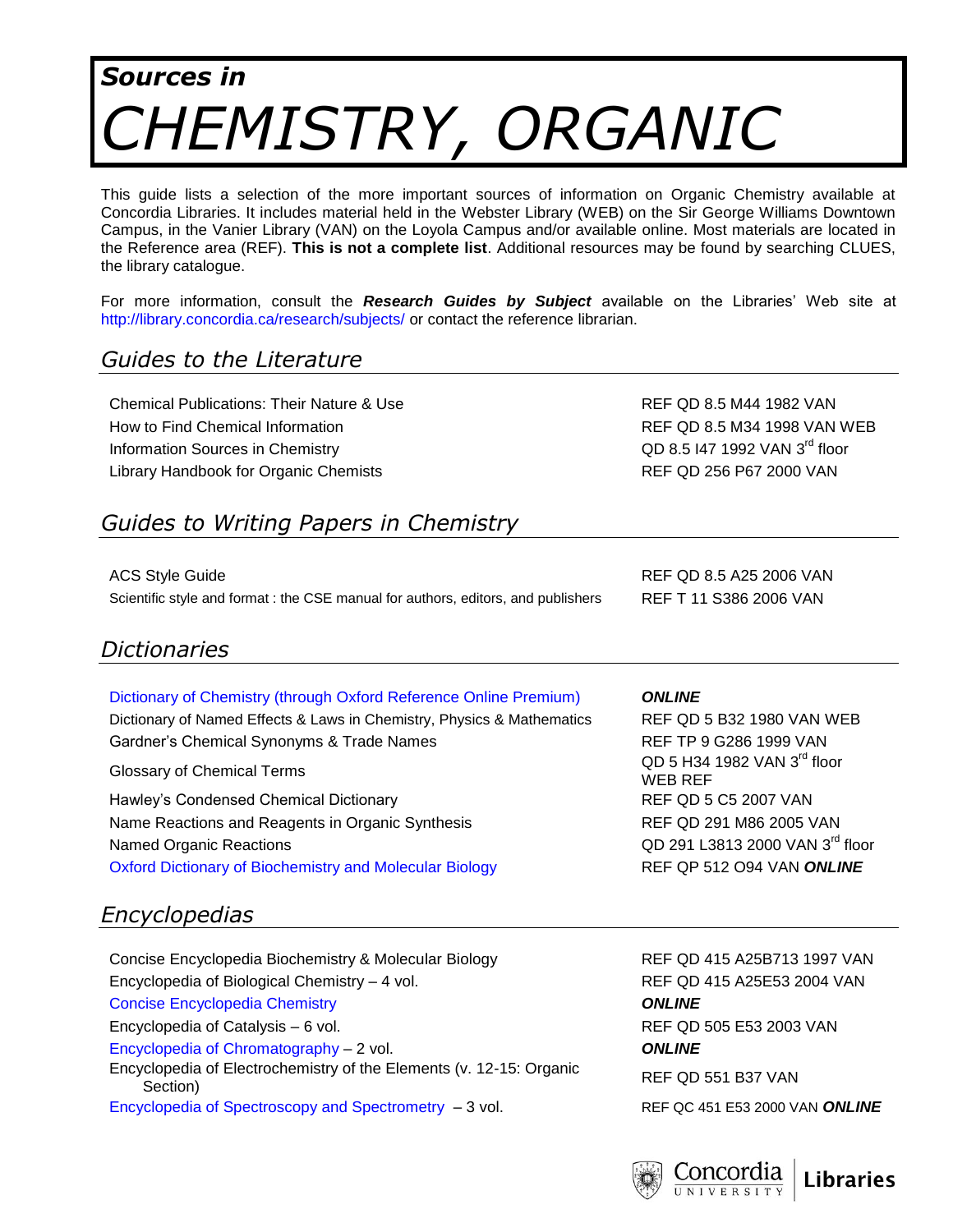### *Treatises*

Treatises are multi-volume publications that cover, in detail, a particular field of chemistry.

Beilstein Handbook of Organic Chemistry – multi-part Chemistry of Functional Groups (Series) – 21 vol. Chemistry of Heterocyclic Compounds – 65 vol. Compendium of Organic Synthetic Methods – 3 vol. Comprehensive Biochemistry - 46 vol. Comprehensive Heterocyclic Chemistry: the Structure, Reactions, Synthesis, and Uses of Heterocyclic Compounds – 8 vol. Comprehensive Natural Products Chemistry – 9 vol. Comprehensive Organic Chemistry: the Synthesis and Reactions of Organic Compounds – 6 vol. Comprehensive Organic Functional Group Transformations – 7 vol. Comprehensive Organic Synthesis: Selectivity, Strategy, and Efficiency in Modern Organic Chemistry - 9 vol. Comprehensive Organic Transformations: a Guide to Functional Group<br>Preparations Preparations Comprehensive Organometallic Chemistry: the Synthesis, Reactions, and Structures of Organometallic Compounds – 9 vol. Comprehensive Organometallic Chemistry II – 14 vol. Comprehensive Supramolecular Chemistry – 11 vol. Fieser's Reagents for Organic Synthesis – 27 vol. Methoden der Organischen Chemie – multi-part Methods of Biochemical Analysis – 53 vol. Organic Reaction Mechanisms (Series) 1982-2001 Organic Reactions – 83 vol. Rodd's Chemistry of Carbon Compounds – 5 multi-part vol. REF QD 251 R6 1964 VAN Synthetic Methods of Organic Chemistry – 35 vol. REF QD 262 S91 VAN

# *Handbooks – Major Sources of Chemical Data*

[CRC Handbook of Chemistry & Physics](http://clues.concordia.ca/record=b3037451~S0) (latest at VAN REF desk) REF QD 65 H3 VAN WEB *ONLINE* CRC Handbook of Data on Organic Compounds – 9 vol. REF QD 257.7 H36 1989 VAN Dictionary of Organic Compounds – 9 vol. REF QD 476 D5 1996 VAN [Dictionary of Substances and their Effects](http://clues.concordia.ca/record=e1000324~S0) – 7 vol. REF RA 1193 D53 1999 VAN ONLINE Handbook of Tables for Organic Compound Identification Lange's Handbook of Chemistry **REF QD 65 L36 VAN WEB** [Merck Index: an Encyclopedia of Chemicals, Drugs & Biologicals](http://clues.concordia.ca/record=e1001249~S0) (latest at VAN REF desk)

# *Handbooks – Specialized Topics*

Bretherick's Handbook of Reactive Chemical Hazards REF T 55.3 H3B73 2007 VAN Comprehensive Organic Transformations **REF QD 262 L355 1999 VAN** CRC Handbook of Chromatography – 2 vol. REF QD 117 C5Z94 VAN WEB

| REF QD 251 B42B45 VAN                            |
|--------------------------------------------------|
| VAN 3 <sup>rd</sup> floor - Not shelved as a set |
| REF OD 400 C5 VAN                                |
| <b>REF QD 262 H32 VAN</b>                        |
| REF QD 415 F54 VAN                               |
| REF QD 400 C65 1984 VAN                          |
| REF QD 415 C63 1999 VAN                          |
| REF QD 245 C65 VAN                               |
| REF QD 262 C534 1995 VAN                         |
| REF QD 262 C535 1991 VAN                         |
| REF QD 262 L355 1999 VAN                         |
| REF QD 411 C65 1982 VAN                          |
| REF QD 411 C652 1995 VAN                         |
| REF QD 411 C66 1996 VAN                          |
| REF QD 262 F5 VAN                                |
| REF QD 258 M4 1952 VAN                           |
| REF QD 271 M4 VAN                                |
| QD 258 O82 VAN 3 <sup>rd</sup> floor             |
| <b>REF OD 251 O7 VAN</b>                         |
| REE OD 251 RG 1064 VAN                           |

QD 291 R28 1967 VAN  $3^{\text{rd}}$  floor WEB REF REF RS 51 M4 2013 VAN WEB *ONLINE*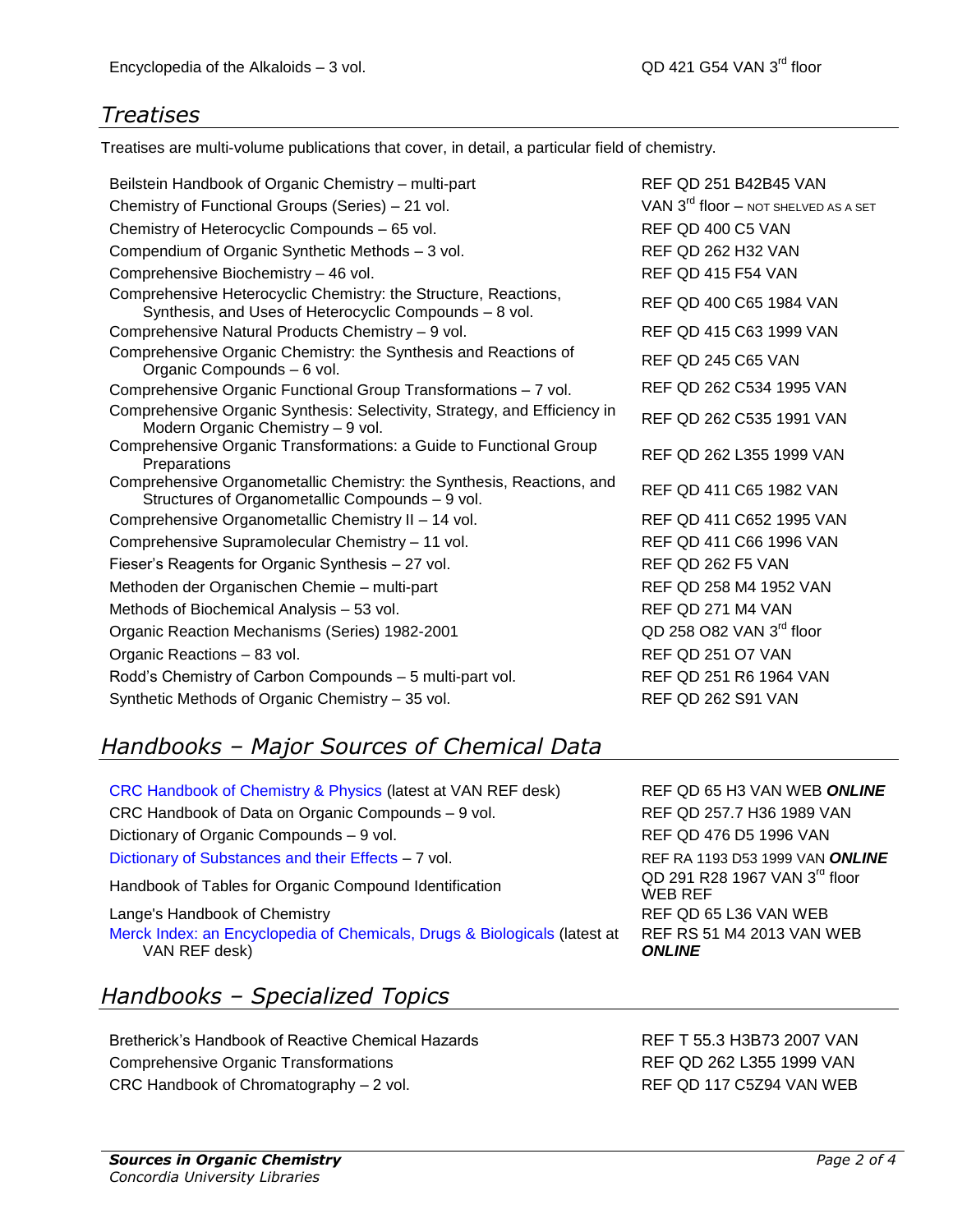| Products for Life Science Research (Sigma-Aldrich)                     |
|------------------------------------------------------------------------|
| For <b>ONLINE</b> access to Sigma-Aldrich catalogues visit http://www. |
|                                                                        |
|                                                                        |
|                                                                        |
|                                                                        |
| <b>Sources in Organic Chemistry</b><br>Concordia University Libraries  |
|                                                                        |
|                                                                        |
|                                                                        |

CRC Handbook of HPLC for the Separation of Amino Acids, Peptides & Proteins Contribution and the Separation of Armito Acids, Feptides & REF QD 431.7 C73 1984 VAN CRC Handbook of Laboratory Safety **REF QD 51 H27 1990 VAN** CRC Handbook of Organic Analytical Reagents WEB REF CRC Handbook of Organic Photochemistry and Photobiology – 2 vol. REF QD 719 C73 2012 VAN CRC Handbook Series in Inorganic Electrochemistry – 6 vol. REF QD 557 C73 VAN Dictionary of Alkaloids **REF RS 431 A53D53 2010 VAN** Dictionary of Carbohydrates **REF QP 701 C294 2006 VAN** Dictionary of Organometallic Compounds **REF QD 411 D53 1984 VAN** Dictionary of Terpenoids **REF QD 416 C75 1991 VAN** Enzyme Handbook **REF QP 601 E5158 1990 VAN** [Handbook of Aqueous Solubility Data](http://clues.concordia.ca/record=b2754107~S0) REF QD 257.7 Y35 VAN *ONLINE* Handbook of Environmental Data on Organic Chemicals - 2 vol. REF TD 196 O73V47 2001 VAN Handbook of Natural Products Data: Vol. 1: Diterpenoids & Steroidal abook of Natural Products Data. Vol. 1. Diterperioids & Steroidar Frank REF QD 415.7 R34 1990 VAN<br>Alkaloids Handbook of Organic Analysis **REF QD 271 C58 1975 VAN** Handbook of Organic Chemistry Handbook of Polycyclic Aromatic Hydrocarbons Handbook of Tables for Organic Compound Identification Nucleic Acid Sequences Handbook – 2 vol. REF QD 431 N38 1981 VAN Oxford Handbook of Nucleic Acid Structure **REF QD 433.5 S77O94 1999 VAN** Phytochemical Dictionary: a Handbook of Bioactive Compounds from Plants Polymer Handbook **REF QD 388 P65 1999 VAN** Practical Handbook of Biochemistry & Molecular Biology

*Handbooks - Nomenclature*

Ring Systems Handbook

Guide to IUPAC Nomenclature of Organic Compounds Nomenclature of Organic Compounds: Principles and Practice QD 291 F6 2001 VAN 3<sup>rd</sup> floor Principles of Chemical Nomenclature: a Guide to IUPAC iples of Chemical Nomenclature: a Guide to IUPAC QD 7 L44 1998 VAN 3<sup>rd</sup> floor<br>Recommendations Systematic Nomenclature of Organic Chemistry **QD** 291 H3913 2001 VAN 3<sup>rd</sup> floor Systematic Nomenclature of Organic, Organometallic and Coordination Chemistry REF QD 291 B86 2007 VAN Vocabulary of Organic Chemistry **REF QD 291 C55 VAN WEB** 

# *Catalogues of Chemicals*

 $w$ . sigmaaldrich .com

QD 77 C73 1982 VAN  $3^{\text{rd}}$  floor

QD 251.2 D43 1987 VAN 3rd floor QD 341 H9H317 1983 VAN 3rd floor REF QD 291 R28 1967 VAN 3rd floor WEB REF REF QK 898 B54P48 1993 VAN

QP 514.2 P73 1989 VAN 3rd floor QD 281 R5R54+ VAN 3rd floor

QD 291 I57 1993 VAN 3rd floor

 $REF$  TP 202 S5+ VAN